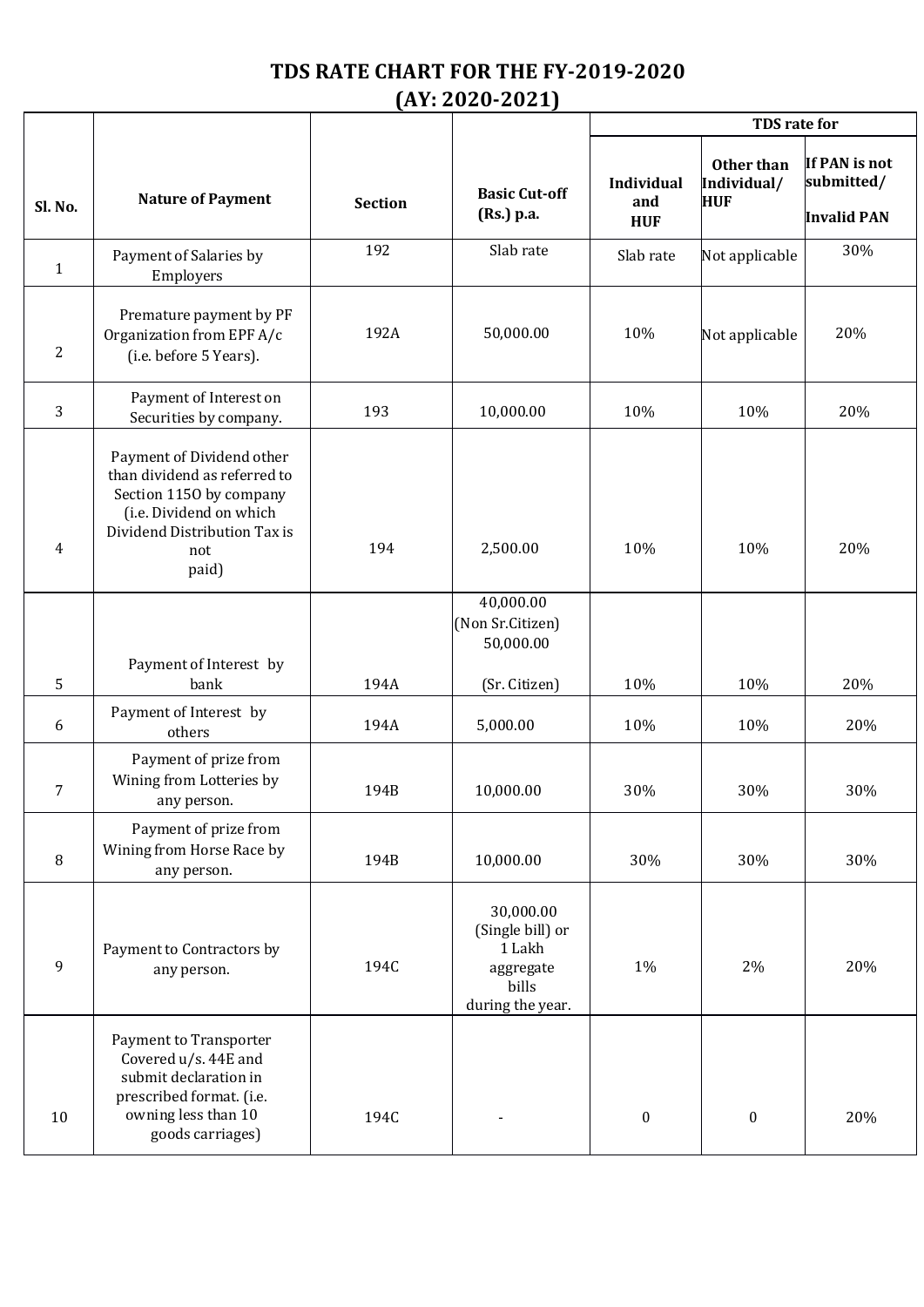## **TDS RATE CHART FOR THE FY-2019-2020 (AY: 2020-2021)**

| 11 | Payment to Transporter not<br>covered u/s. 44E<br>(i.e. owning more than 10<br>goods carriages) | 194C         | 30,000.00<br>(Single bill) or<br>75,000.00<br>aggregate<br>bills during the<br>year. | 1%    | 2%  | 20% |
|----|-------------------------------------------------------------------------------------------------|--------------|--------------------------------------------------------------------------------------|-------|-----|-----|
| 12 | Payment of Insurance<br>Commission to agents by<br>Insurance Company.                           | 194D         | 15,000.00                                                                            | 5%    | 10% | 20% |
| 13 | Payment in respect of<br>maturity of Life Insurance<br>Policy by Life<br>Insurance Company.     | 194DA        | 1 Lakh                                                                               | 1%    | 1%  | 20% |
| 14 | Payment to NRI sportsman<br>or association by any person<br>or<br>organization                  | 194E         |                                                                                      | 20%   | 20% | 20% |
| 15 | Payment out of deposit under<br><b>National Saving</b><br>Scheme (NSS)                          | <b>194EE</b> | 2,500.00                                                                             | 10%   | 10% | 20% |
| 16 | Payment with respect to<br>repurchase of units by<br>Mutual Fund Companies.                     | 194F         |                                                                                      | 20%   | 20% | 20% |
| 17 | Payment of Lottery<br>Commission                                                                | 194G         | 15,000.00                                                                            | 5%    | 5%  | 20% |
| 18 | Payment of commission or<br>Brokerage                                                           | 194H         | 15,000.00                                                                            | 5%    | 5%  | 20% |
| 19 | Payment of rent on land,<br>building, furniture and<br>fittings.                                | 194I         | 240,000.00                                                                           | 10%   | 10% | 20% |
| 20 | Payment of rent on plant,<br>machinery or equipments.                                           | 194I         | 240,000.00                                                                           | 2%    | 2%  | 20% |
| 21 | Payment made on account of<br>transfer of immovable<br>property other<br>than agriculture land. | 194IA        | 50 Lakh                                                                              | $1\%$ | 1%  | 20% |